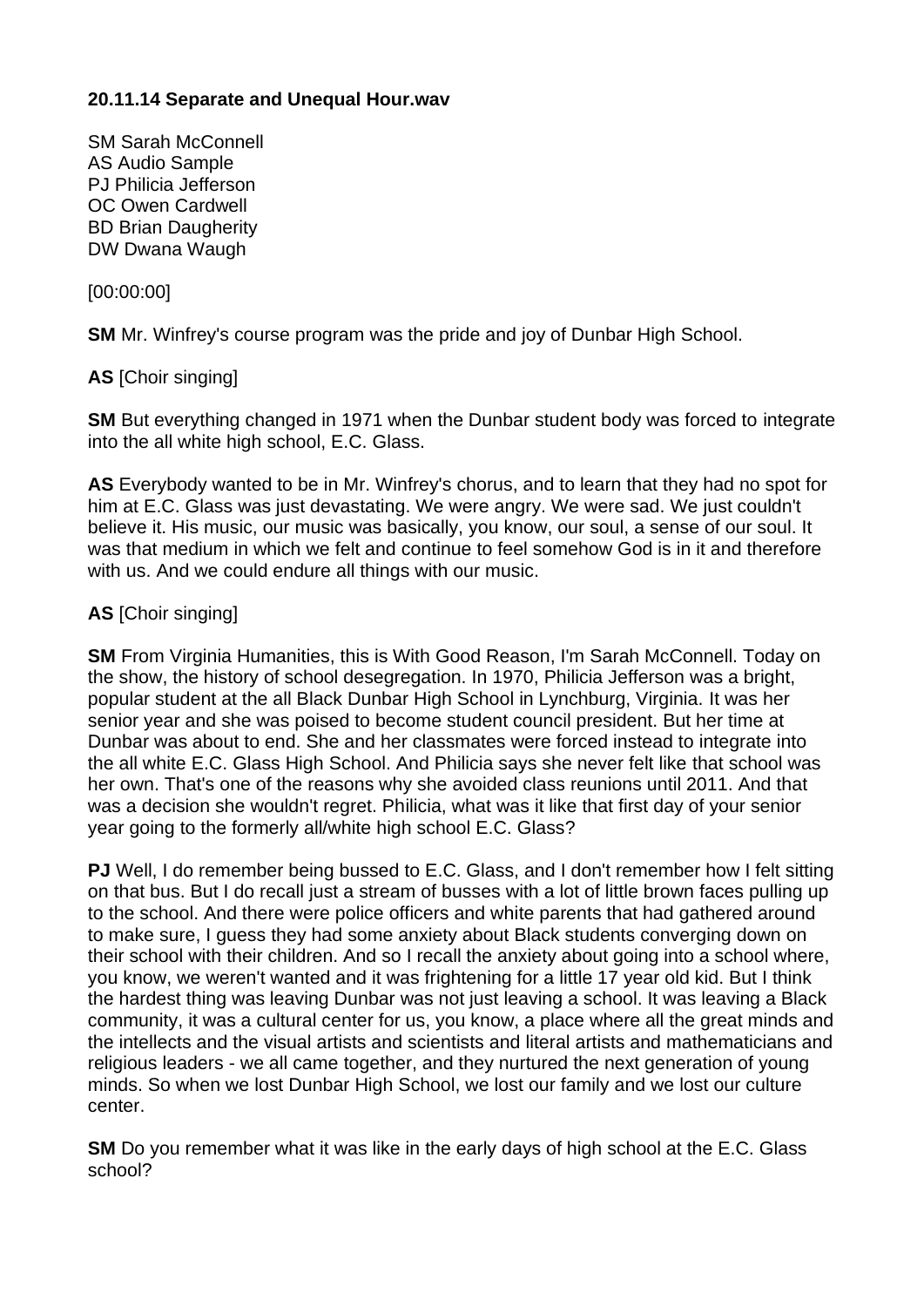**PJ** You know, that first year, 1970, fall 1970 to spring 1971, it was a turbulent year. The first few months of school, there was a lot of unrest in the hallways. Even the teachers were a bit anxious. And I can recall being in my senior English class and a fight breaking out. It was just chaos had broken out in the hallways and students got up to run out and to find out what was going on. And so if you had the opportunity to have a Black teacher, you know, my teacher said, no, don't go, don't go. You all stay right here. Your college bound students don't go. And I recall taking my seat. I didn't go. And that was the saving grace for me because all my friends that had gone out in the hallway and joined the chaos, they were kicked out of school. So I was grateful to have been in Ms. Olbi's classroom at that time because I was an obedient kid. And if the elders say don't do something, then I didn't do it. I stayed right in my seat. But it was a year of turbulence, the classroom experience. It was just so ironic because they had mandated the desegregation of the school. But the classrooms within the schools were segregated. The Black students sat on one side of the class and the white students sat on the other. And so the teacher and I don't think this was a conscientious decision, but I think just out of natural orientation, the teacher would gravitate over to the side of the school where the white students clustered. And so then the Black students were huddling together, trying to help each other to understand the subject matter, which was just really devastating.

**SM** How did things go for you and your classmates? And that senior year, as far as the usual fun things of high school, like prom and sports and clubs and things of that kind?

**PJ** The principal at that time, he did not allow - he made it very clear he didn't want any social activities because he said he did not want the Black boys dancing and socializing with the white girls.

#### **SM** He said that?

**PJ** Yes, he did. And so we two of my friends and I, we organized a Black prom. So we had our own Black prom where we could socialize and dance with each other at the Ramada Inn. So we had to create our own social world, because it just was not an inclusive social environment at E.C. Glass at the time.

**SM** So how did that year go as far as kindness, reception by the teachers and the white students, your feeling of this being your school?

**PJ** Well, I didn't see any acts of kindness. What I saw was accommodation. We were mandated to be there. That was the law. The Black teachers, they were just as, you know, distraught as the Black students. And so when you had the opportunity to be in one of their classrooms, it was like, oh, thank God. But I don't recall any white teacher extending a hand to help us adapt to that new environment. I was elected as the president of the Student Council for the upcoming senior year at Dunbar. And since there was no Dunbar my senior year, I maintain the title and there was some collaboration with the administration that I would be a co-president with Mike Schul. And so Mike was accommodating. He was very polite and I appreciated that. But it still didn't mitigate the feelings of fear and anxiety and 'not good enough' and 'not smart enough' to lead or colead, a huge student body such as Glass with African-American students and white students coming together. But I do recall that Mike was very cordial and very respectful of our presence.

**SM** Forty years later, there was a high school reunion for that class. 2011 was 40 years later. Do you remember how you felt about what you might encounter?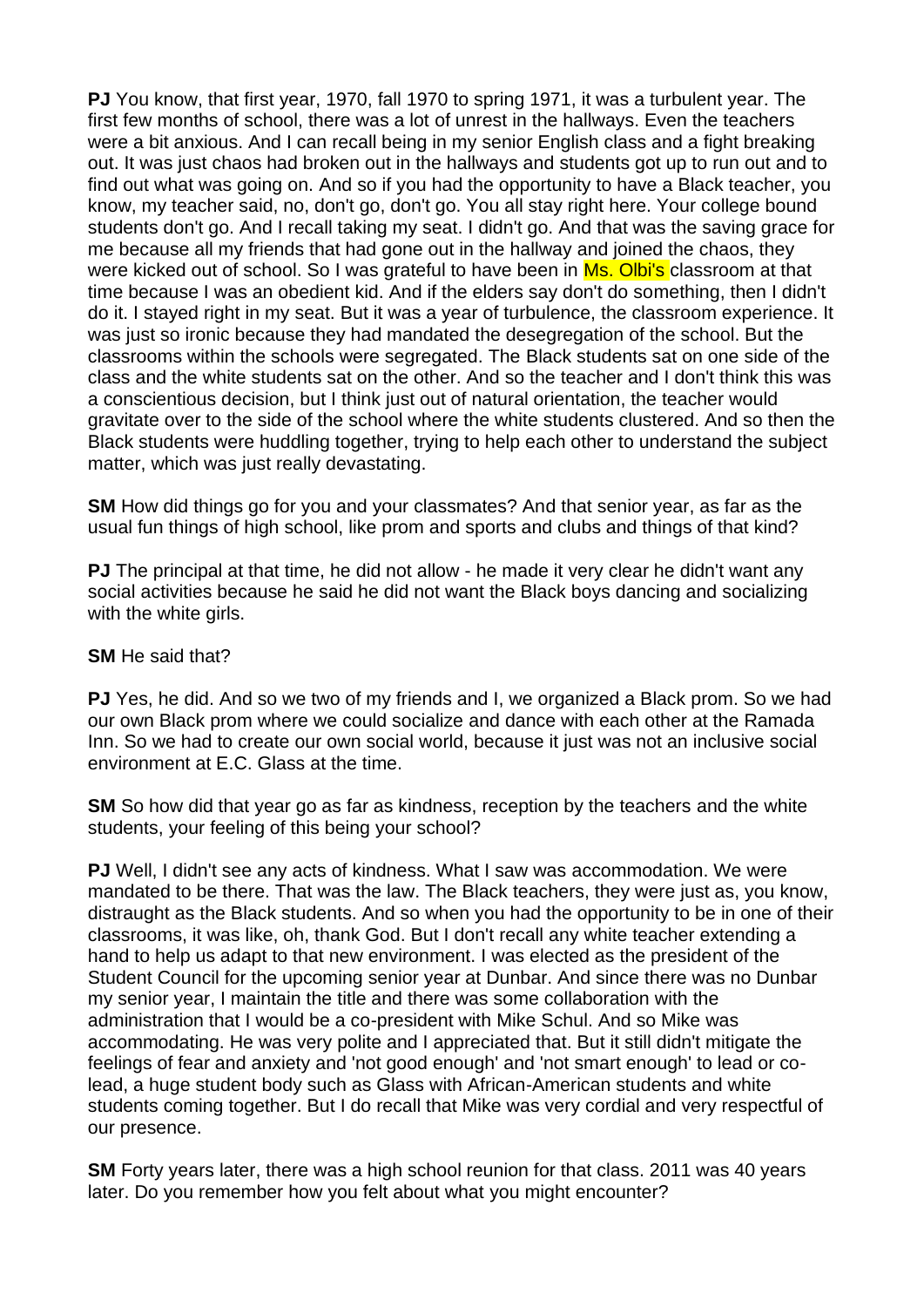**PJ** You know, I was hesitant to attend and my girlfriend, because I, you know, hadn't been - hadn't lived in Lynchburg for several years and my girlfriend reached out to me. She said Philicia, you just you got to come. You just have to come. And I, I didn't know what to expect. I know that those classmates would be the same classmates that didn't welcome us in - in 1971. And so when I walked into that place, it was therapeutic to be honest with you, because they mingled - Black alums were mingling with white alums and we sat at their table, they sat at our table, we we chatted and Mike came in and came over to our table and you know, and for the first time, you know, I felt like we had a sense of healing because now not only could we feel comfortable being in the same space, we could also dance together. That - that was very helpful. It was a good experience for us, but I haven't returned since.

**SM** What do you think had changed in those 40 years? Was it just everybody wised up?

**PJ** Well, I think we were all older, you know, and had experienced life, and many of us who were there had succeeded in whatever we wanted to, you know, to pursue. And we were no longer frightened children. We had a better repertoire of skills and tools to deal with adversity and conflict. We were more articulate. We didn't have to be prisoners of our emotions. So I think that the thing that had changed is that we had changed. The individuals there were no longer children. We were adults.

**SM** Do you think after the summer, after the social justice movement that came after the slaying of George Floyd, that you see your experience at E.C. Glass and that traumatic year with different eyes, that you have a different view of what was happening then and where we are now?

**PJ** No, I don't see a different view. To be honest with you, 50 years later. I still see that same spirit of hatred. And even when I think about E.C. Glass now and sometimes I go back and do things in the community and I see them struggling and I see E.C. Glass being majority minority now. There is a change in the faces and the majority faces at E.C. Glass, because when Blacks move into a white community in Lynchburg, the white people tend to move out. And so here I see the same persistence of resentment, but coming in a different way, it's more subtle. And when they closed Dunbar High School, that was our area to empower and to support and to nurture. Now, that's not there in Lynchburg anymore. And so because we don't we don't even have a mechanism in which to continue to foster the development of the young minds there. We're in worse shape now. A few of us have been able to be successful in this capitalistic society. But when you think about how to defend for ourselves and how to empower the Black community and how to foster a sense of selfrespect and self-esteem and authenticity of the culture, that's not there anymore.

**SM** It's - it's considered unthinkable, but I'll ask, do you ever think you wish we hadn't desegregated?

**PJ** You know, I don't wish we had not desegregated. I just wish we understood the depth and the root of why it was needed so that we could have put in place other areas and other institutions then and support systems to make it successful. There's no such thing as separate and equal. So we needed to desegregate. But that wasn't the answer. We can mandate desegregation, but laws cannot mandate a change of heart. And so as they made room for us to be in the same space, there was no room for us to be in the hearts of the people of Lynchburg. So segregation was a step toward a collective success of a city, but they halfway did it.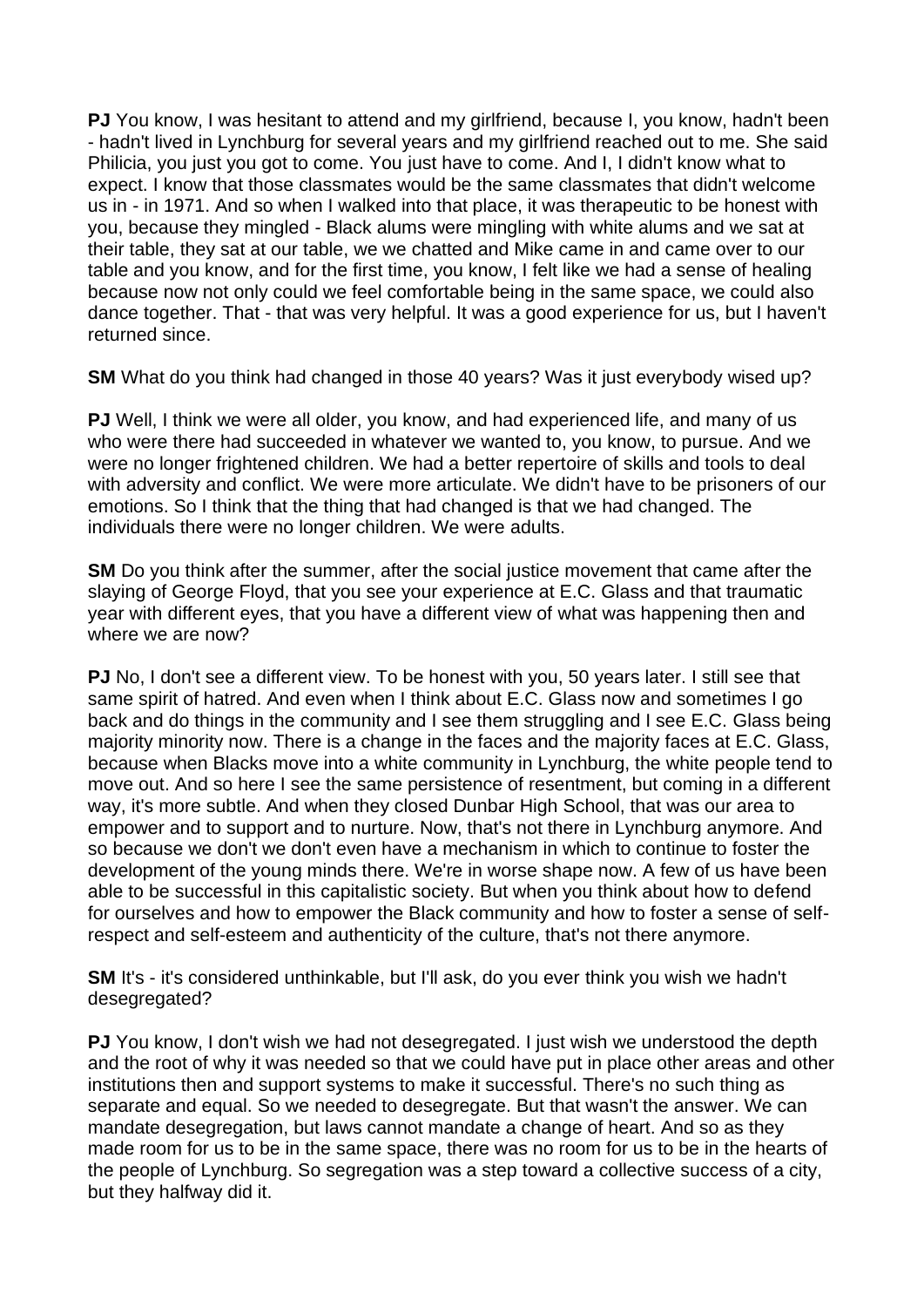**SM** Dr. Philicia Jefferson, thank you for sharing your insights with me.

**PJ** You're welcome. It's been a pleasure.

**SM** Dr. Philicia Jefferson is a licensed professional counselor and a professor at the Pentecostal Theological Seminary.

[00:13:55]

**SM** The Brown v. Board of Education Supreme Court decision mandating desegregation passed in 1954, but it didn't take hold in Lynchburg, Virginia, until years later. Owen Cardwell was one of the first Black students to attend E.C. Glass High School years before Philicia Jefferson arrived. He and four other African-American students were part of a landmark lawsuit which led to the 1962 integration of E.C. Glass. Today, Dr. Owen Cardwell is a leadership studies professor at the University of Lynchburg, where he continues to work on improving equity in public schools. Dr. Cardwell, how did the decision to get you and other African-American youngsters be the first to integrate glass come about?

**OC** Well, there was a young preacher who had come to town to pastor Diamond Hill Baptist Church. His name was Virgil Alexander Wood. And Dr. Wood and my father became close friends. It turned out that Dr. Wood had just a couple of years before coming here, met the young Dr. Martin Luther King Jr. and Dr. Wood became a civil rights leader here in Lynchburg, Virginia. There was a mass meeting and a call was put out for those who would be interested in trying to attend E.C. Glass and it out with 30 plus kids. But that number quickly got whittled down to four, primarily based on the fact that the parents of of the other 28 kids all depended upon the majority population for their income. My father and - and the parents of Lynda Woodruff, Cecelia Jackson and Brenda Hughes all received their income from the - from the Black community.

**SM** So you four kids became part of a lawsuit to say, let us in.

**OC** That's exactly correct.

**SM** And so how did your father come to you and said, "son, I want you to be one of these young people in that lawsuit, who appeals to be the first to integrate the white high school"?

**OC** Well, my father used to tell the story that I approached him saying that I wanted to be able to take a course in mechanical drawing. I cannot imagine me asking him to take a course in mechanical drawing because I am not mechanically inclined. But that was the story that he told and he stuck with it.

**SM** How old were you and what year was this about this time?

**OC** Well, we actually desegregated E.C. Glass on January 29th, 1962. I was 14 years old at the time.

**SM** And I understand around this time you actually met in Lynchburg, Martin Luther King himself.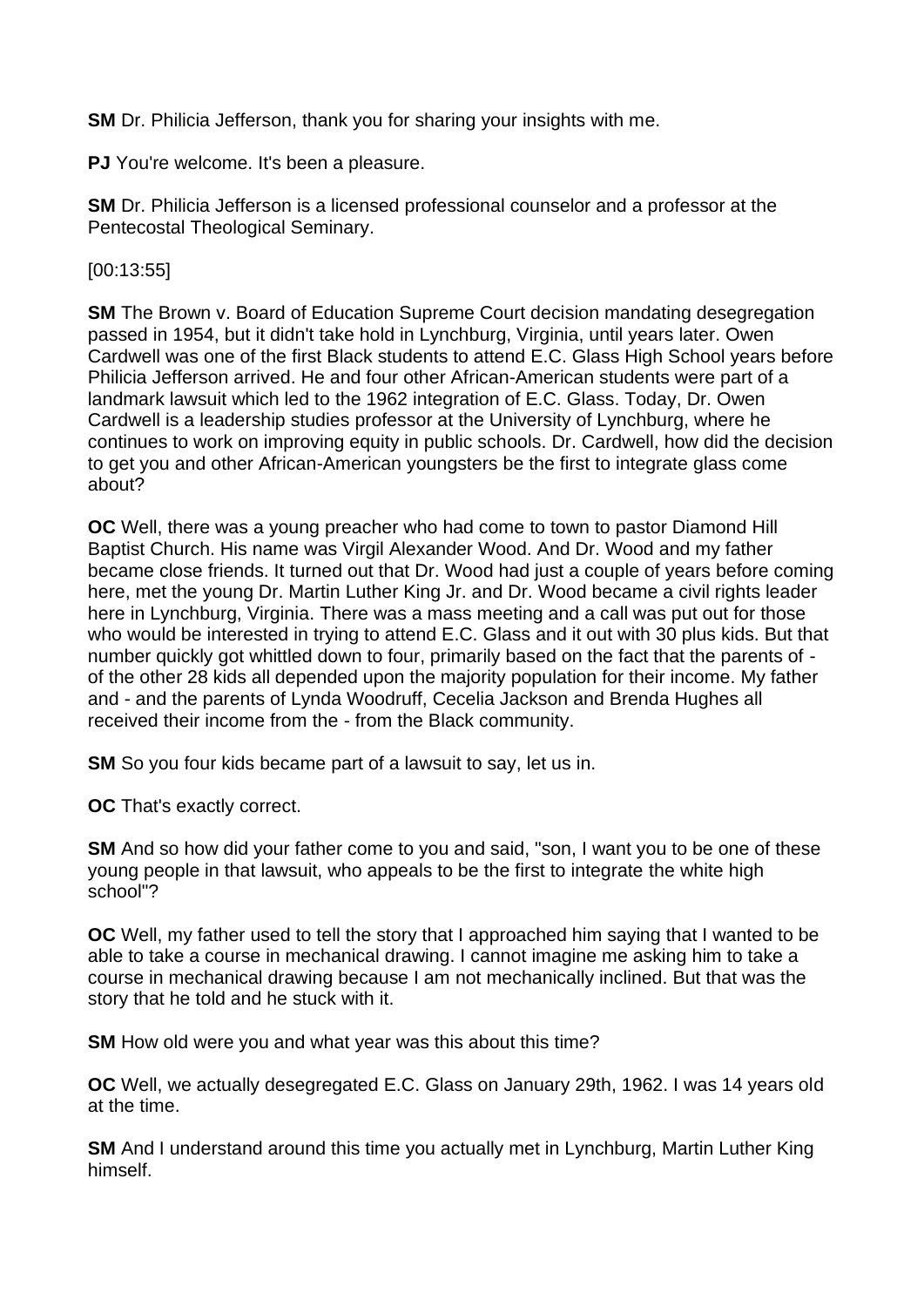**OC** Yes. Later in March of that same year, Dr. King came at the behest of Dr. Virgil Wood. And interestingly enough, the rally was held in E.C. Glass auditorium. Because it was a public school, it was a public auditorium. We could use the auditorium, but we had to sue the school system to go to the school. And after the rally at E.C. Glass that night, we were gathered at Dr. Jackson's house and - and sat on the floor with - with Dr. King singing freedom songs.

**SM** What were some of the freedom songs you all sang?

**OC** See you - you're really pressing me now. I was I was 14 then. I'm - I'm 73 now. So you're asking me to remember something 60 years past? I would imagine that we sang something like, oh, freedom, oh freedom over me, before I'll be a slave, I'll be buried in my grave and go home to my Lord and be free. That song seems to kind of stick out in my memory. Paul and Silas bound in jail, got no money to go their bail, keep your eyes on the prize, hold on. And of course, there was - there was really kind of the anthem of the civil rights movement that was - that was sung very often when we would gather and that was We Shall Overcome.

**SM** Tell me about that first day attending E.C. Glass, January 29th, 1962. Were you nervous?

**OC** Well, Mr. Barksdale, who was Lynda Woodruff's father and I believe her mother was also with us in the car, and my father drove us to E. C. Glass High School, and it was determined that we were going to arrive after the tardy bell to eliminate any unnecessary exposure. Interestingly enough, Lynchburg's newspaper had a morning and afternoon edition. And so in the afternoon edition of the - of the newspaper that day, there was a picture as the primary headline, there was a picture that showed E.C Glass students waiting for us to arrive that day. And there were white people everywhere. Hanging out of windows, standing in doors. If I had seen that, of course, because of the tardy bell, they were all back in their classes by the time we got there - if I had seen that, I'm not so sure I would have gotten out of the car that day. I don't remember a whole lot about the movement that day, except Lynda and I had our gym class just before lunch and we were unaware that there were two cafeterias in E.C. Glass. And Lynda went to one cafeteria and I went to the other one. And when she did not see me, she tells the story and several others do, that she kind of freaked out. There was an African-American woman named Thelma Campbell who worked in food services there, and she saw Lynda in a bit of distress. And she went to Lynda and told her and directed her to the cafeteria where I was seated. And an incident happened with me in the cafeteria on that day. I went to a table of - of white boys and as soon as I sat down, they all gathered up their trays and left the table.

**SM** What - what sort of interactions did you have with your white high school classmates on that first day and in the months that followed?

**OC** Well, there were three - three categories. One were those that were that were kind and outreach and made it clear that, you know, this could be the beginning of - of a long term relationship. There were others who were extremely hostile, not in a physical way, but in an emotional and psychological manner. But the vast majority of people were just kind of indifferent.

**SM** Were you lonely?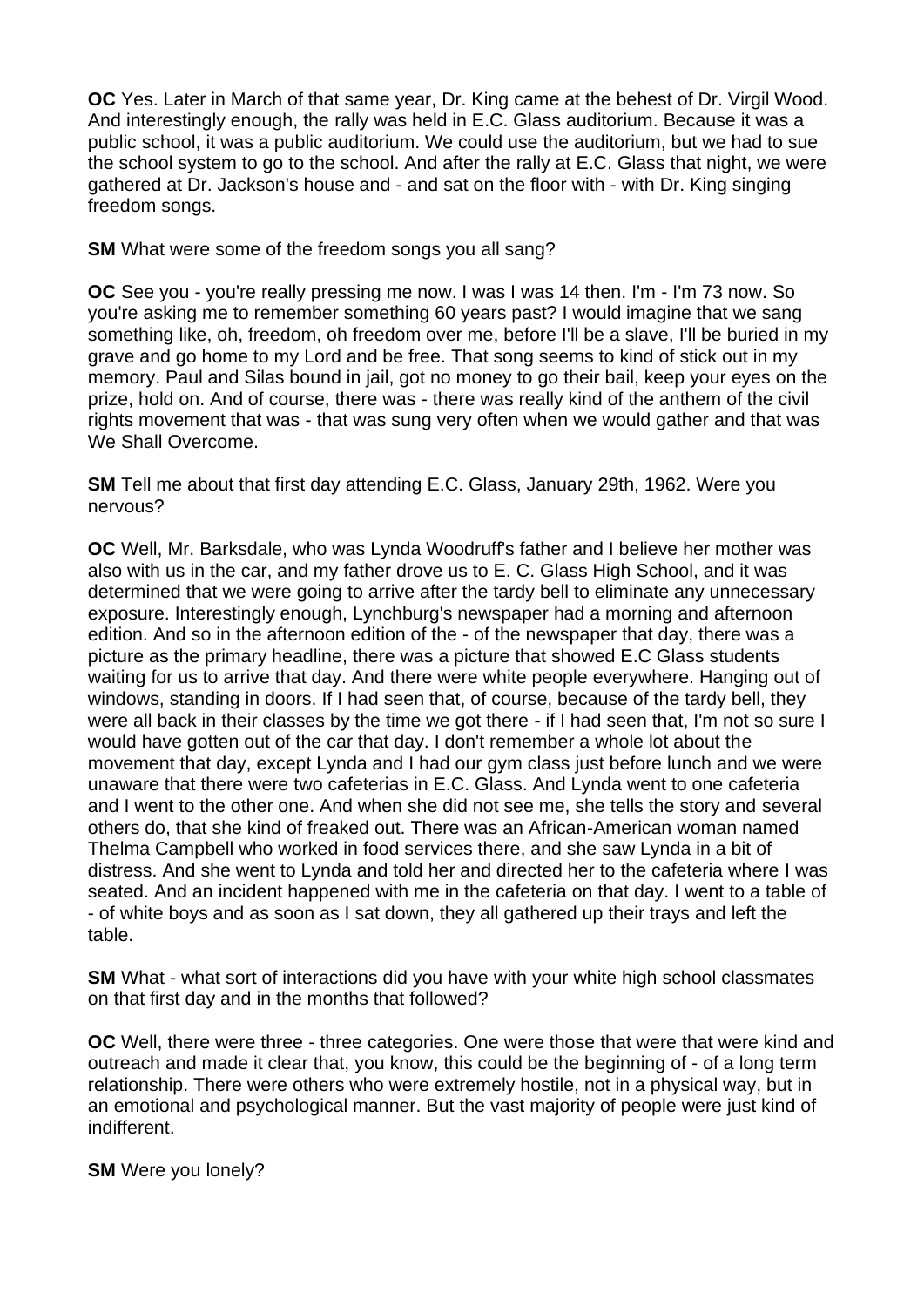**OC** Yes, and just because we had each other did not mean that we were not lonely together because I was a boy, she was a girl, we had different experiences because of our sexual makeup. But we did have the - the backing of the community. We still had our friends and connections at Dunbar High School. We were still popular students, so we got invited to the parties and those kind of things. And - and that helped us through.

**SM** And do you think, looking back on all the decades since you first went to the all white E.C. Glass, that the school has been as well funded even as it became predominantly African-American students?

**OC** Well, there is a complex answer to that. We have this construct that - that I think is faulty, that's being used all over the country called the achievement gap, where it is noted that students of color, particularly African-American males, seem to perform at a lesser degree than their counterparts. So funding, particularly at the federal level, was utilized to try to diminish that gap somewhat. And I think that there's been a bit of exhaustion on the part of - of government, local governments in continuing down that path. So it's interesting. I just had a conversation with one of - one of my colleagues here at the university. I'm in the College of Education, Leadership and Counseling, so I had a conversation with one of my colleagues who's a special education professor, and we were talking about the need to maybe totally restructure the way that we - we look at education, that we have the wherewithal and the infrastructure to essentially be able to provide an individualized education plan for every single student. We have Khan Academy, we have all of these boot courses online where people can take - kind of take charge of their own education. And why is it that because I score better on a cognitive exam and somebody else might have higher scores on the spatial concept on that exam, that I'm smart and they're not smart. And so there are different kinds of intelligences that we need to take into consideration. And I'm a strong proponent of individualized, strength-based education. So that's the connection that I see between the early civil rights movement and what we're dealing with today that has never been fully corrected.

**SM** What has been your take on the social justice movement begun after the killing of George Floyd?

**OC** Well, I'm both supportive and critical. I'm supportive and understanding of how visceral having to watch newscast, after newscast, after newscast of these kinds of injustices taking place. Because of my experience in demonstrations and the civil rights movement, I'm aware that anytime you make a determination to have a public demonstration, you are going to attract the fringe groups from either side. And so there is a kind of a responsibility of those who set the goals of the demonstration to make sure that at the very least, that they are aware of the potentiality of those extremists coming in, kind of taking over.

**SM** What do you think is missing in the movement today when you think back to the leadership and teachings of Dr. Martin Luther King?

**OC** What I think is missing is - distrust might be a little too strong, but - but it's bordering that. A distrust between those who have had experience in Dr. King's civil rights movement as opposed to the civil rights movement that's taking place now. There was a distrust in these young leaders of those of us who have the experience. And of course, I'm just not going to go out in the street anymore. I can't run fast enough to get out of harm's way. But, you know, I could contribute to some of the strategizing that of necessity needs to take place if we're going to be heard beyond the - the very divisive pictures that come across on our screens of, you know, fires burning and - and the message gets lost when they're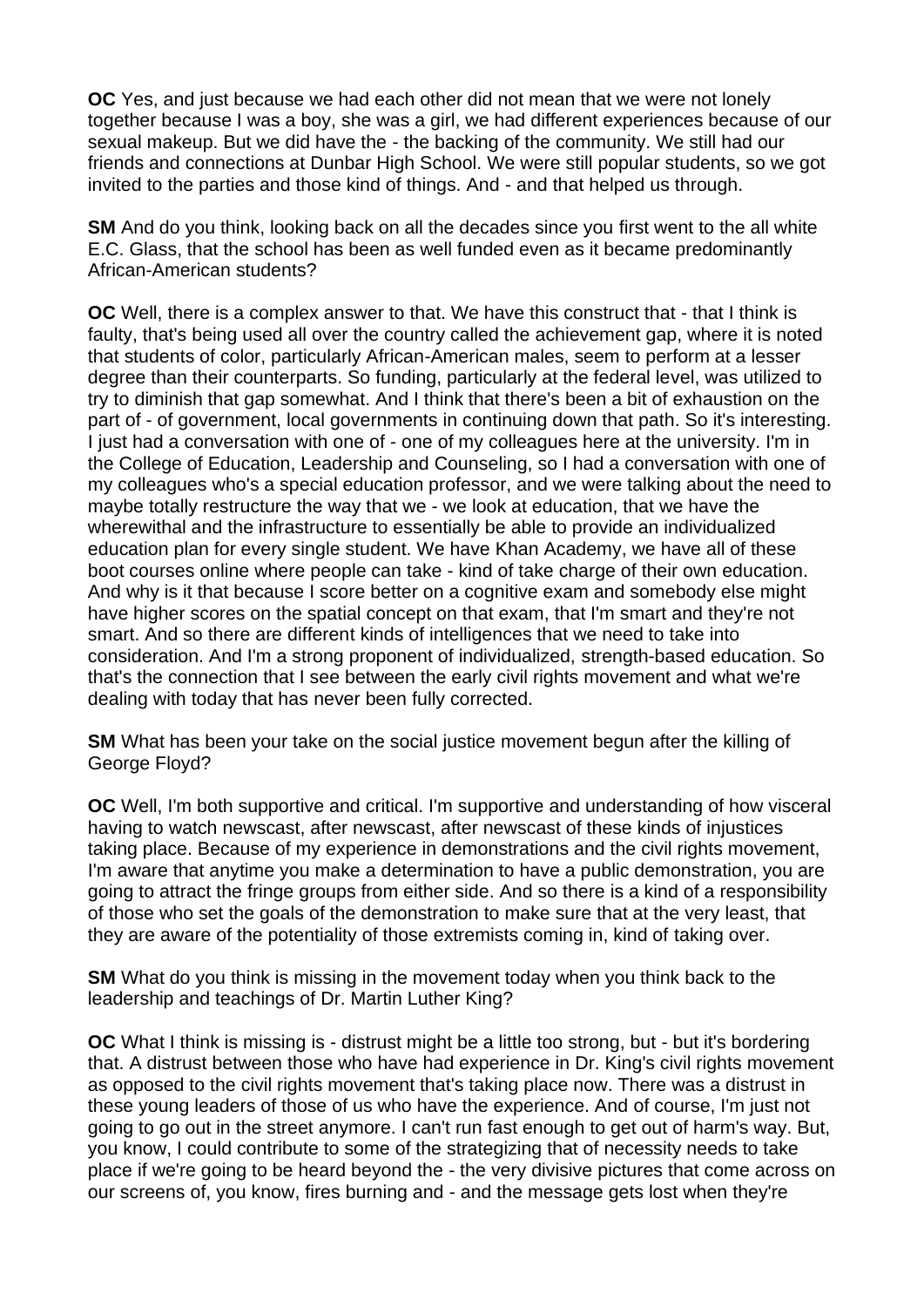broken windows of businesses and fires burning. And it's very easy for those that want to dismiss us, to dismiss us.

**SM** Well, this has been wonderful speaking with you, Dr. Owen Cardwell. Thank you for sharing your insights with me on With Good Reason.

**OC** I'm delighted to have spent this time, I think is still important for the stories to be told.

**SM** Dr. Owen Cardwell is a professor of leadership studies and co-director of the Center for Education and Leadership at the University of Lynchburg. This is With Good Reason, we'll be right back.

## [00:28:01]

**SM** Welcome back to With Good Reason. At Virginia Humanities, after desegregation became federal law in 1954, Virginia adopted massive resistance, a series of measures to undermine the ruling. Rather than integrate, counties all over the state, cut off funding and shut down public schools. Brian Daugherity is a history professor at Virginia Commonwealth University. He explains how Prince Edward County became a particular hotbed of massive resistance. Brian, how did such a small rural county in Virginia come to play a role in the national fight to end segregated schools? Why Prince Edward County?

**BD** Prince Edward County is both unique and typical during this time period. The school systems were separate but not equal. Segregation was pervasive throughout the county. Most African-American voters had been disenfranchised. But in other ways, Prince Edward had a unique trajectory. I think that's partly because many of the African-American residents of the county had been able to obtain land. Landownership meant that the Black community had some freedom, if you will, to act in a manner that was not beholden to the white community.

**SM** So tell me about Barbara Johns in the 1951 walkout that she led of all the Black students at their segregated high school because they were fighting for equal funding.

**BD** So Barbara Johns and a small group of student leaders at Moton High School in Prince Edward essentially became fed up with the inequities in the public school system. And so they organized a student strike in the spring in 1951. They walk out of school and at the same time contact the state NAACP to seek assistance with their quest. And so when NAACP attorneys met with the student strike leaders and then their parents and community leaders, they began to organize the community around a challenge to segregation itself.

**SM** How big was the NAACP in Virginia?

**BD** The NAACP in Virginia was the largest southern collection of branches that the organization had. It had personal ties with the national NAACP. Some of the lead attorneys in Virginia had been educated with attorneys that worked in the national NAACP. I'm thinking specifically of Oliver Hill and Thurgood Marshall. The two graduated from Howard University's law school in the same year, the class of 1933, and they remained lifelong friends. And so the Virginia NAACP was not only involved in the litigation leading up to Brown v. Board of Education, but also intricately involved in the implementation of Brown v. Board Education after 1954.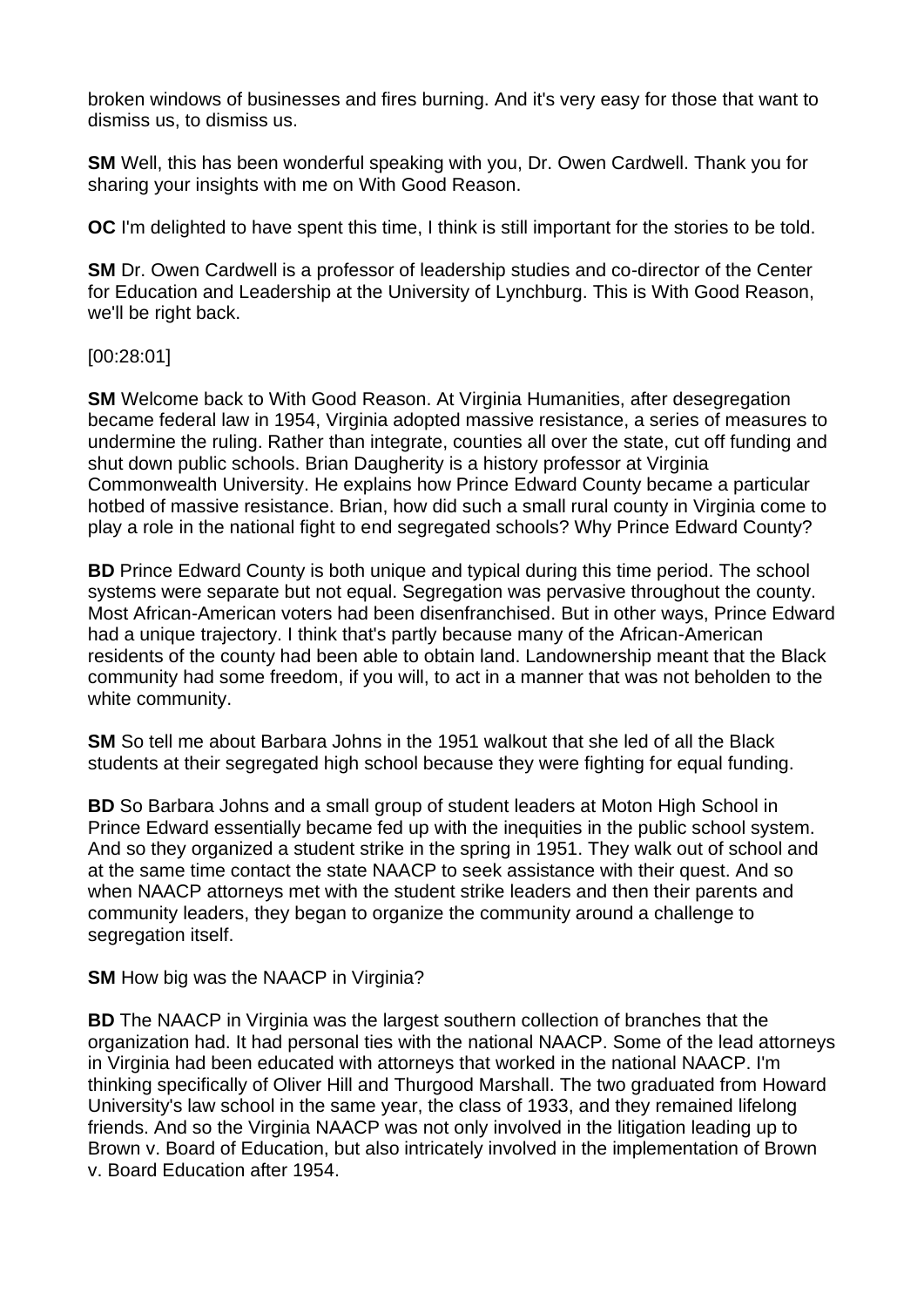**SM** So when Barbara Johns led fellow students on the strike, how did these attorneys like Thurgood Marshall and Oliver Hill see that as a chance to bolster their own case?

**BD** The NAACP in the early 1950s was pursuing a variety of different legal cases to overturn segregation in education. We had already seen one case filed in South Carolina. Prince Edward County was not on their radar. And when the NAACP attorneys originally met with Barbara Johns and the other strike leaders, they strongly discouraged them from continuing the strike and they minimized the idea that litigation would be in the interest of the community. Oliver Hill later recalled that Prince Edward County was one of the last places that he would have preferred to have filed a lawsuit challenging Virginia's segregation laws. He knew that the - the retribution would be strong and swift, and he feared that the response among white community leaders would reduce the likelihood of a lawsuit succeeding. However, once Hill and his fellow attorneys met with Barbara Johns and the student strike leaders and their parents and other community members, they realized that the community in Prince Edward County was firmly committed to racial equality and that the support needed for this sort of a lawsuit was there. And as a result, Hill and Spottswood Robinson and other key attorneys reconsidered their initial hesitation and decided to move forward with the case.

**SM** Help me understand what they meant by worried about the fierce white backlash that might happen, especially in Prince Edward County. What was the white backlash there and what was the white population like?

**BD** White resistance to racial change was fairly common in Virginia throughout the Jim Crow era. The most extreme examples would have been racial violence of one form or another. There were other forms of retribution that were also fairly common. Litigants would sometimes lose their jobs once it became public knowledge that they were behind a lawsuit challenging, let's say, segregation or perhaps disenfranchisement measures. There were stories of individuals being evicted from their housing or, you know, being forced off of property that they resided on. There were all sorts of different measures that were employed against African-Americans and to some extent, a lesser extent, to be sure, to white Virginians who were opposed to the Jim Crow system.

**SM** So when the student complaints were taken up in the form of a lawsuit that ultimately became part of the five cases that went on to be known as Brown v. Board of Education, which was a Supreme Court decision ultimately overturning segregated schools. What happened then?

**BD** Once Brown v. Board of Education was handed down, resistance to the decision developed throughout the state of Virginia, including among the state's political leaders, most notably Harry Flood Byrd, who was the U.S. senator from Virginia and a former governor and who became a figurehead of the movement to resist the implementation of Brown v. Board of Education. That movement is typically referred to as massive resistance. And so white resistance to Brown v. Board education was common and pervasive throughout Virginia during this era.

**SM** And what did the school board there do once faced with the mandate to integrate it schools?

**BD** The county school board did what many counties in Virginia did, which was it passed a resolution stating its opposition to Brown v. Board education and its opposition to the desegregation of public schools in the county. Soon thereafter, the county moved to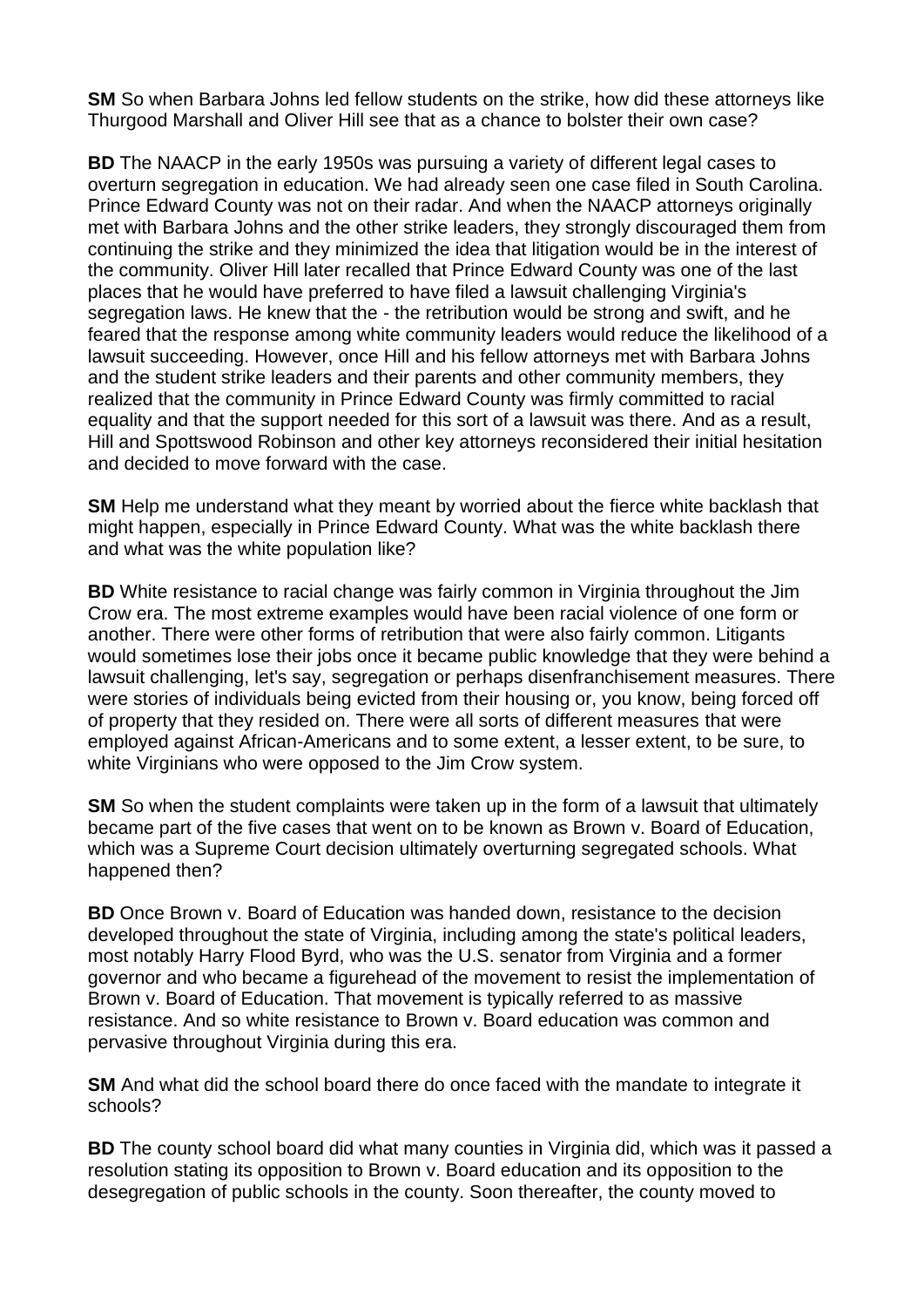change its funding mechanism for the public school system, switching to a month by month funding system that would allow the county to close its public schools at virtually any point that the county might be ordered by federal courts to comply with Brown v. Board of Education and begin the school desegregation process. After many years of continued litigation, a federal courts ordered Prince Edward County to begin the school desegregation process in the summer of 1959. Prince Edward County at that point decided to cut off all funding to its public school system, effectively closing the public schools in Prince Edward County. Those schools would remain closed for the next five years until additional litigation led to a Supreme Court decision in 1964 requiring the county to reopen its public school system on a desegregated basis.

**SM** What was school like for Black students during those five years? Did any of them get an education for five years?

**BD** Yes, some of the children did. Some of the children enrolled in public schools in nearby counties and either went to live with family or commuted to the county line where they could obtain access to public schools that had not been closed. And the NAACP partnered with African-American Teachers Association to establish what were called training centers that took place during the school closings in Prince Edward. Those centers were meant to provide a basic level education to the children that were put out of the public schools.

**SM** Do you see ramifications and the sort of legacy of fighting for and against integrated public schools? Do you see vestiges of it in what we're experiencing today?

**BD** There are certainly the legacies of this time period, and the struggle for equal opportunities and racial justice are still with us in Virginia in many different ways. You can see the continuation of disparities with regards to economics and other indicators of the standard of living. Those present day disparities have their roots in the historical inequities of slavery and also the Jim Crow Era. It's also worth noting that there's a certain amount of community division in Prince Edward County that I think reflects the battles over segregation versus integration in the public school system. There's a level of distrust and frustration and I think lingering anger over the way that African-Americans felt that they were treated by white community leaders during this period of civil rights and school desegregation.

**SM** Brian Doherty is a professor of history at Virginia Commonwealth University and the author of "Keep on Keeping on: the NAACP and the implementation of Brown vs. Board of Education in Virginia". Coming up next, token desegregation in North Carolina. Of course, Virginia wasn't the only southern state to resist integration. My next guest studies wide efforts to block desegregation in both Virginia and North Carolina. Dwana Waugh is a history professor at Sweetbriar College. She says while Virginia opted for massive resistance, North Carolina took a different strategy, which ultimately proved even more devastating to the integration process.

## [00:40:30]

**SM** Dwana, your current work focuses on comparing the process of integrating the schools in two different communities in the south. One was in Farmville, Virginia, the other in Chapel Hill, North Carolina. Why those two different locations? How do they differ from one another when it came to ending separate schools for black and white children?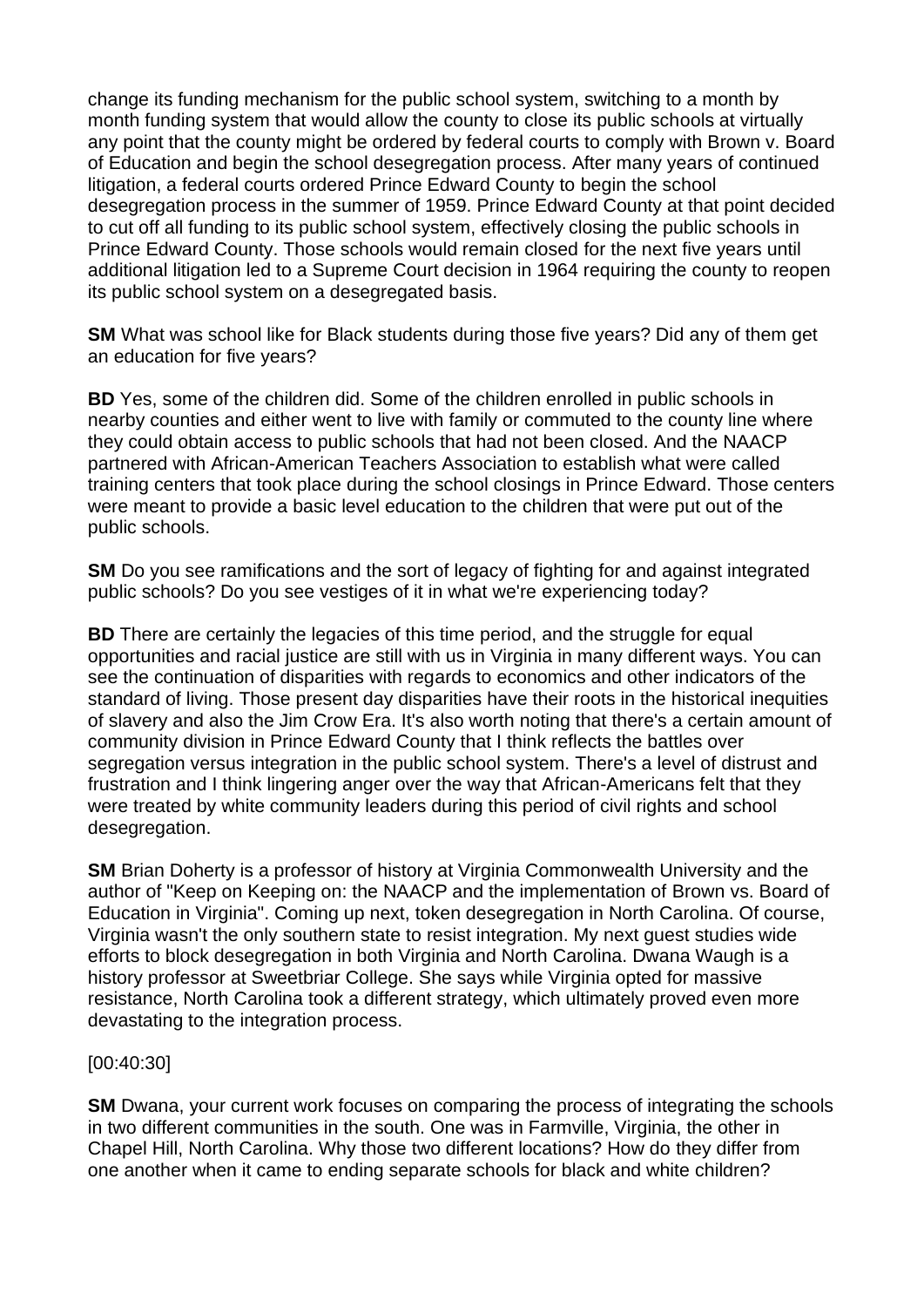**DW** It's kind of one of those stories of happenstance. So one semester I happened to take this American studies course about American memory. And one of the assignments was looking at some aspect of local memory. And at that point, there was a fairly recent collection of oral history interviews done about an all Black high school in Chapel Hill, North Carolina. And I was really fascinated by the stories I was hearing coming from this all Back high school in Chapel Hill. And so one of my high school friends, her mom had a very frustrated perspective and actually hated the public school system and had a bit of an ax to grind with white people. And I found that very curious. And so I found that she was from Prince Edward county. And the reason why she had such a negative view about public schools and some issues with white people was because of what happened with Farmville schools and their closing. And so doing some more research in that course over the semester, it seemed like a nice comparison to compare Chapel Hill to Farmville, Virginia.

**SM** How were Virginia, North Carolina different when it came to resisting integrating their public schools?

**DW** So Virginia had a policy where they wanted to use massive resistance and to outright shut down some school districts, which did occur for a brief period of time, with the exception of Farmville, Virginia, which had its schools closed for five years. And North Carolina, on the other hand, had what was known as token desegregation. And so their policy was to integrate piecemeal on a very low level, African-American students into predominantly white schools. And as a result of that strategy, they were able to have less measurable desegregation over time.

**SM** So - so what did happen in Chapel Hill? Brown v. Board comes down. People put their heads together. Oh, my gosh. Oh, my gosh, how can we avoid integration? And they came up with something they called token integration?

**DW** Yes, it was part of a legislative plan. You know, most states had these legislative plans and in North Carolina was known as the Pearsall Plan. And this plan allowed local school districts the ability to shut down the schools if enough parents did not want their child to go to a desegregated school. It was a way to save the public school system in the long run, because the idea was that no parent is really going to want to shut down the entire school district and that we can only have a small number of students go into desegregated schools. And so in Chapel Hill, the same story applied where you have very few African-American students that went to the all white Chapel Hill High School. And by the time the Chapel Hill schools desegregated, it was in the fall of 1966.

**SM** So how many years had they been doing this slow, slow integration?

**DW** You know, Brown v. Board of Education happened in 1954. Many states, including Virginia and North Carolina, began to gather forces to figure out how they were going to address this problem that the federal government was pressing down through this court decision. And Virginia leaned more to where we'll just close our schools if necessary, and we'll provide these tuition grants. North Carolina had a similar idea, we'll provide these tuition grants and will close the schools if enough parents disagree. But we really want to keep the schools open, so we'll - we'll end up having just fewer numbers of Black students attend all white schools. And by contrast, in Virginia, if we're looking at Farmville, and we're looking at Chapel Hill and Farmville - the schools were desegregated or reopened in the fall of 1964. That doesn't happen for another two years in Chapel Hill in 1966. Part of that delay was in part because of these token integration efforts that North Carolina used.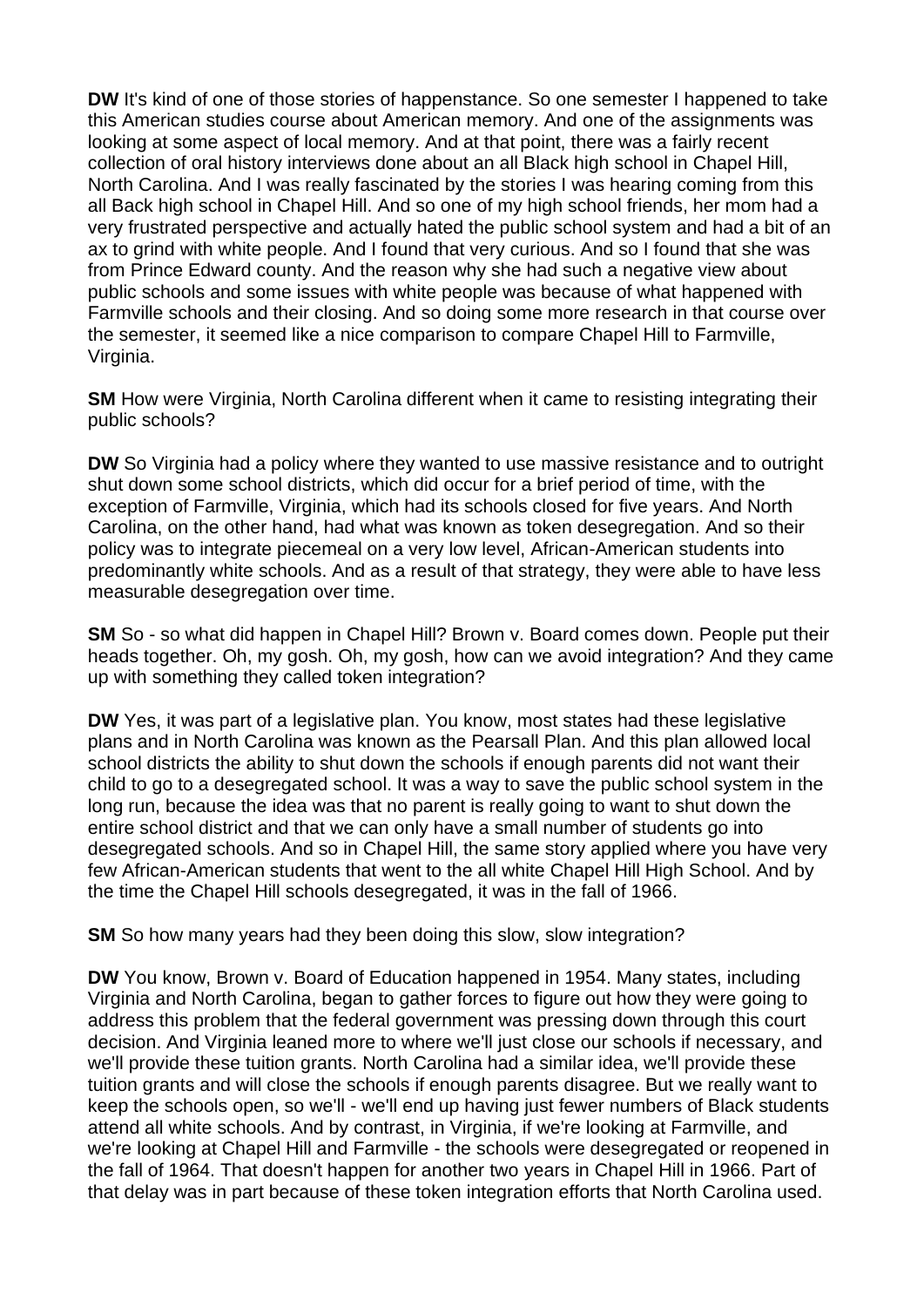**SM** So what do you mean by token? How many children would go to the all white school? How many African-American children? Would go in any given class or year?

**DW** Yeah, so it could be as few as three students in the entire school district. So North Carolina had its first token desegregation in 1957 and three school districts and, so the numbers would be pretty negligible. So you may have, you know, much less than about five to 10 percent max of students who were able to attend desegregated schools in North Carolina during this 10 year, roughly 10 year period since the plan went into place.

**SM** You listen to oral histories of students who'd been high schoolers back during the early days of integration. What did you hear that fascinated and touched you about experiences you might not have understood had you not heard them describe them themselves?

**DW** I'll share that one of the stories, and this is a story I usually will tell students in talking about this idea of school desegregation, which is echoed in a lot of these oral histories. Until high school, I didn't have a very huge awareness about race and how my race fit into this educational arena. And so I was very involved in lots of extracurricular activities. And I remember this one chorus performance and my mom saying something on the way back home that integration cost us a lot. And that stood out to me and I didn't understand what she meant. What about integration cost anything? And she was saying that in contrast to what she remembered of her high school chorus and her high school band, that was very lively and had more soul and rhythm than the choirs that I performed in as a student myself. And one of the things that comes out in these interviews is this painful sense of loss. This idea of often the band was jamming and the chorus could really sing, that those things don't exist anymore. And so when you ask about oral histories, one of the most tragic parts of the story in Chapel Hill is when the school district decided to desegregate, they decided to close this all Black high school that had been a source of pride. I mean, they had one, it had one of the winningest football teams. And here this school is closing. And now all of a sudden the entire student body has to move into this school that was newly built, but white students have been in that school a year prior after the all white high school had burned. And so now this was a space that was supposed to be kind of a equal footing. But Black students felt as if all of the memory they had of their old Lincoln High School was lost. And instead what was brought was what was at the White Chapel Hill High School. Even the name Chapel Hill High School was retained. And so just hearing and listening to former Lincoln High School students, these Black students who had so much love and admiration for their high school, feeling some sense of loss and tearing up, and you can hear the voices breaking. And if you see them talk, to see them cry at what was lost in in their educational process through the course or at the costs of desegregation.

**SM** What did you hear from the white students who'd gone through this integration process? Had they also felt a sense of loss?

**DW** No, the story that often, time after time, you would hear in many of these stories, or at least the oral histories that I've listened to mostly are in the 1960s and 1970s onward, and those are more stories about the benefits of diversity and how it was advantageous to have African-American students come into these schools because they were able to learn and they were in a workforce after they graduated where it was very beneficial for them to know how to interact with people who were nonwhite. Some of the more positive stories come through sports teams and the team building exercises that were done among